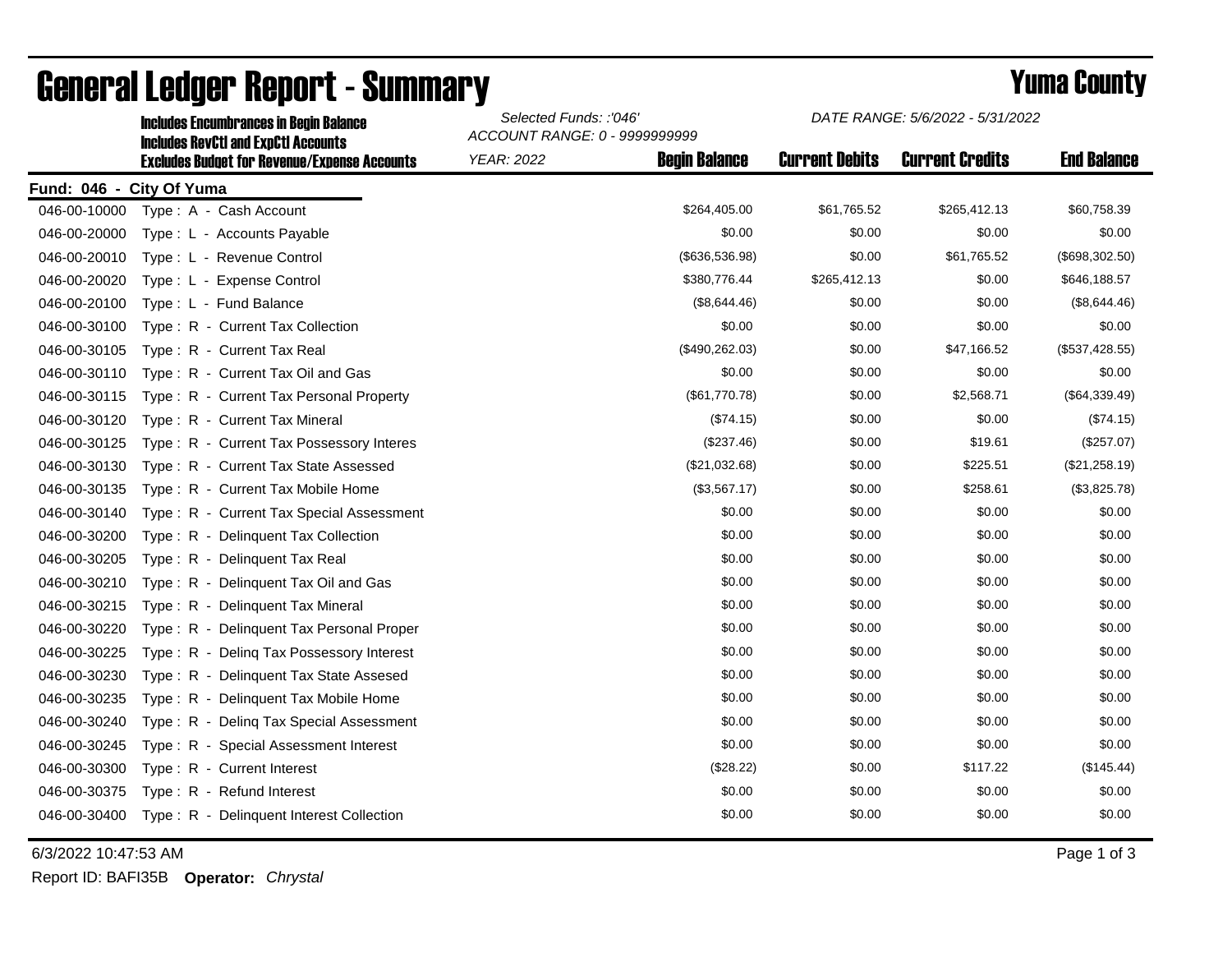|              | <b>Includes Encumbrances in Begin Balance</b><br><b>Includes RevCtI and ExpCtI Accounts</b><br><b>Excludes Budget for Revenue/Expense Accounts</b> |                             | Selected Funds: :'046'<br>ACCOUNT RANGE: 0 - 9999999999 |                             | DATE RANGE: 5/6/2022 - 5/31/2022 |                       |                                  |                    |
|--------------|----------------------------------------------------------------------------------------------------------------------------------------------------|-----------------------------|---------------------------------------------------------|-----------------------------|----------------------------------|-----------------------|----------------------------------|--------------------|
|              |                                                                                                                                                    |                             | <b>YEAR: 2022</b>                                       |                             | <b>Begin Balance</b>             | <b>Current Debits</b> | <b>Current Credits</b>           | <b>End Balance</b> |
| Fund: 046 -  | City Of Yuma                                                                                                                                       |                             |                                                         |                             |                                  |                       |                                  |                    |
| 046-00-30500 | Type: R - Miscellaneous Collections                                                                                                                |                             |                                                         |                             | \$0.00                           | \$0.00                | \$0.00                           | \$0.00             |
| 046-00-32100 | Type: R - Transfers In                                                                                                                             |                             |                                                         |                             | (\$26,052.49)                    | \$0.00                | \$2,568.83                       | (\$28,621.32)      |
| 046-00-33000 | Type: R - Auto Tax B Collection                                                                                                                    |                             |                                                         |                             | (\$21,846.75)                    | \$0.00                | \$4,726.40                       | (\$26,573.15)      |
| 046-00-33100 | Type: $R -$ Auto Tax A & F Collection                                                                                                              |                             |                                                         |                             | (\$7,142.90)                     | \$0.00                | \$2,966.50                       | (\$10,109.40)      |
| 046-00-33400 | Type: R - M.V. Additional                                                                                                                          |                             |                                                         |                             | (\$4,522.35)                     | \$0.00                | \$1,147.61                       | (\$5,669.96)       |
| 046-00-33409 | Type: R - Weed and Clean Up Control                                                                                                                |                             |                                                         |                             | \$0.00                           | \$0.00                | \$0.00                           | \$0.00             |
| 046-00-49100 | Type: X - Treasurer Fees                                                                                                                           |                             |                                                         |                             | \$11,376.89                      | \$1,007.13            | \$0.00                           | \$12,384.02        |
| 046-00-49401 | Type: X - Transfer Out                                                                                                                             |                             |                                                         |                             | \$0.00                           | \$0.00                | \$0.00                           | \$0.00             |
| 046-00-49500 | Type: X - Checks Written / ACH Transfer                                                                                                            |                             |                                                         |                             | \$369,399.55                     | \$264,405.00          | \$0.00                           | \$633,804.55       |
|              |                                                                                                                                                    |                             | Fund: 046 - City Of Yuma                                | Totals :                    | (\$255,760.54)                   | \$592,589.78          | \$388,943.17                     | (\$52,113.93)      |
|              |                                                                                                                                                    | <b>Total Fund Revenues:</b> | \$61,765.52                                             | <b>Total Fund Expenses:</b> |                                  | \$265,412.13          | <b>Net Revenue Over Expense:</b> | (\$203,646.61)     |

## General Ledger Report - Summary **Example 2018** Yuma County